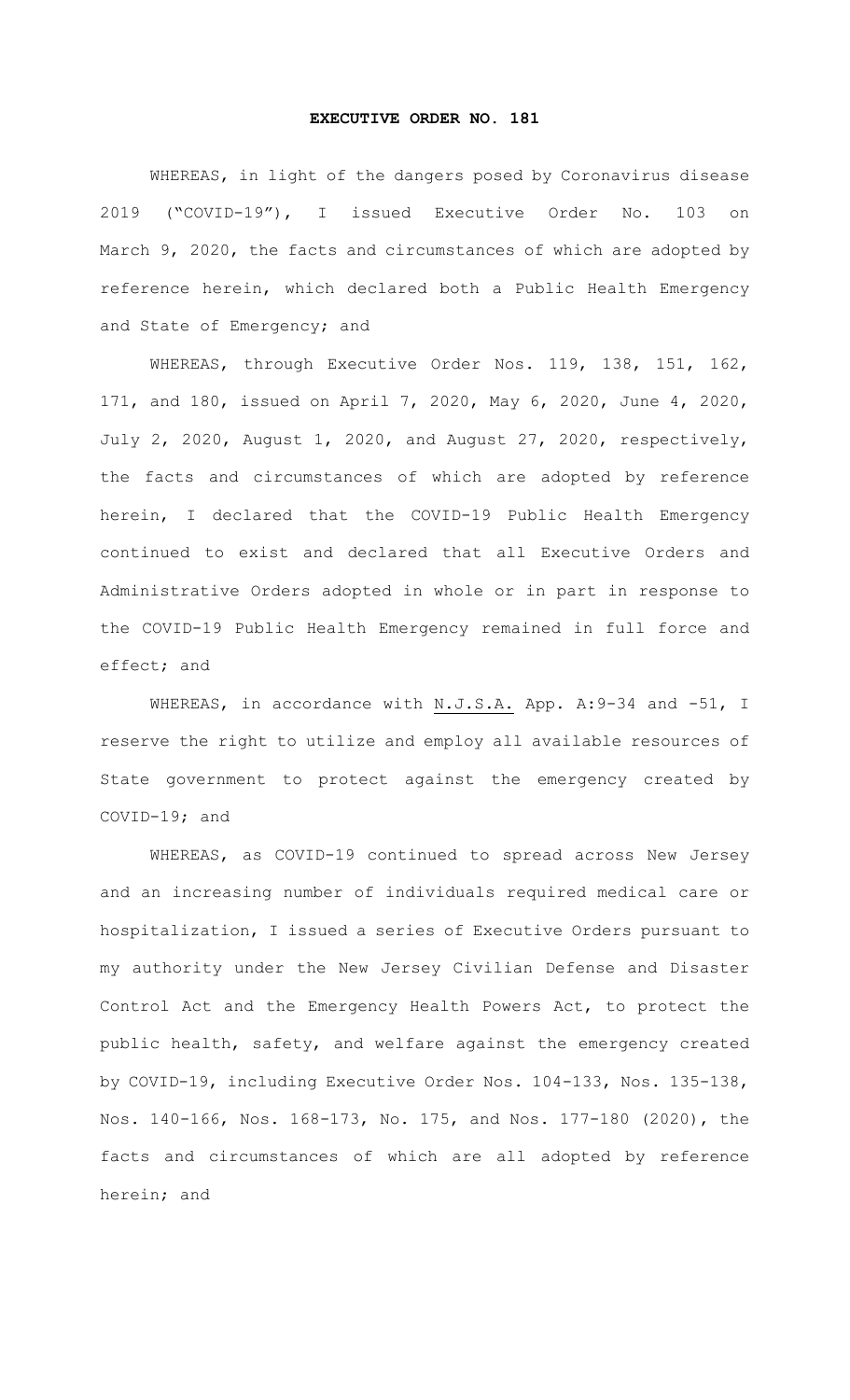WHEREAS, to further limit community spread from person-to person contact through use of social mitigation measures, Executive Order No. 107 (2020) closed all recreational and entertainment businesses, and limited all restaurants, dining establishments, and food courts, with or without a liquor license, all bars, and all other holders of a liquor license with retail consumption privileges, to offering food delivery and/or take-out services only; and

WHEREAS, given the decrease in the rate of reported new cases of COVID-19 in New Jersey, including a reduction in the total number of individuals being admitted to hospitals for COVID-19, the State has taken and can take steps to lift certain restrictions that were designed to limit person-to-person contact; and

WHEREAS, even as the rate of reported new cases of COVID-19 decreases, the ongoing risks presented by COVID-19 mean that many of the State's current measures must remain in place, both to reduce additional new infections and to save lives; and

WHEREAS, after consultation with officials from the Department of Health ("DOH"), I announced a multi-stage New Jersey's Road Back Plan (the "Plan") for the methodical and strategic reopening of businesses and activities based on scientific data and metrics concerning the level of disease transmission risk and essential classification; and

WHEREAS, the State is implementing its reopening process and has begun to relax restrictions on certain businesses, including the opening of all retail businesses, and resumption of limited indoor recreation and outdoor dining; and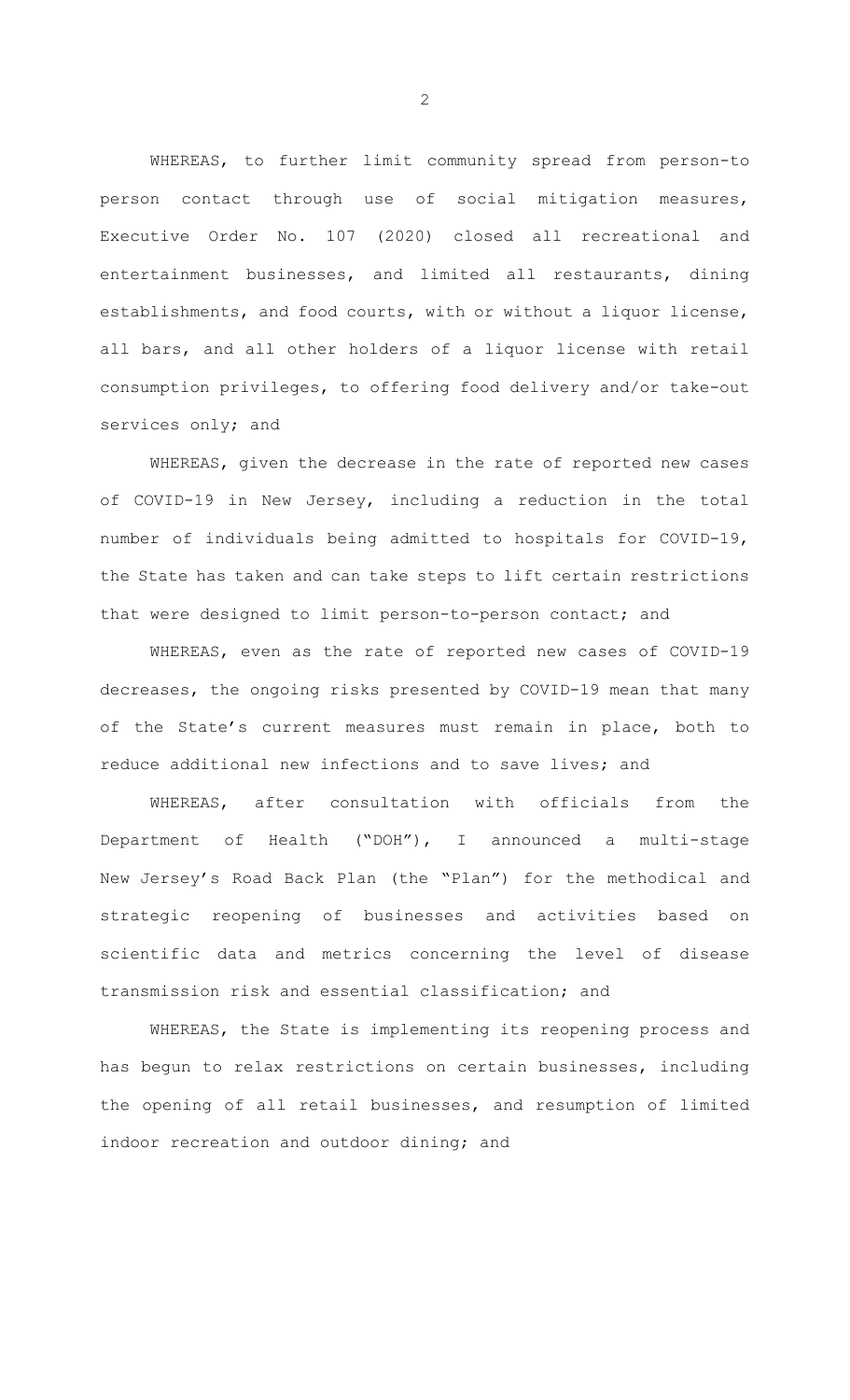WHEREAS, because of our continued progress, most recreational and entertainment businesses can allow the public into their indoor spaces for activity, as long as there are strict capacity limits and individuals are wearing face coverings; and

WHEREAS, a limited number of indoor entertainment businesses still pose a higher risk of transmission of COVID-19 at this time, such as performance-based locations such as movie theaters, performing arts centers, other concert venues, and nightclubs, because those businesses necessitate individuals congregating together concurrently in one indoor location for a prolonged period of time, which is different than indoor retail settings, and even most recreational and entertainment businesses where individuals do not inherently spend a prolonged amount of time together in one location; and

WHEREAS, Executive Order No. 157 (2020) permitted certain recreation and entertainment businesses, including those businesses that offered fitness activities, to reopen subject to their compliance with specified health and safety protocols; and

WHEREAS, issuing health and safety protocols that apply to fitness activities that were previously permitted to resume can help ensure that these activities can continue to occur while minimizing the risk of COVID-19 transmission; and

WHEREAS, while gyms and fitness centers involve people congregating in a confined space and exercising, individuals are typically utilizing the facility for a short period of time, so that with strict mitigation protocols in place, safe operations can resume inside the facilities; and

WHEREAS, certain businesses that were permitted to resume operations were required to adopt policies and procedures that incorporated critical health and safety guidelines, including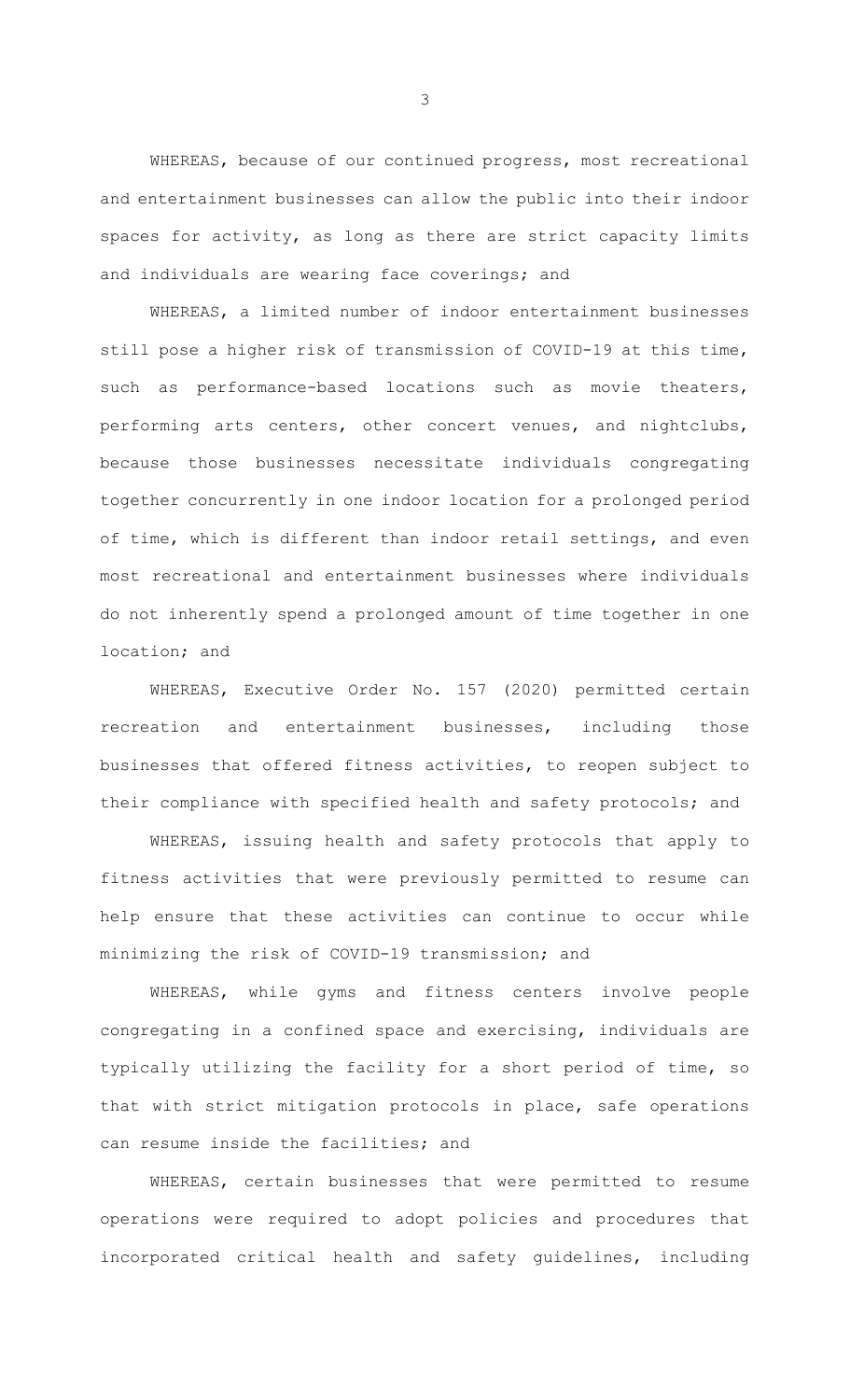through Executive Orders Nos. 122, 157, and 163 (2020), and which required that staff wear gloves at worksites; and

WHEREAS, the Centers for Disease Control and Prevention ("CDC") has now advised that gloves should be worn in certain limited circumstances, such as when caring for a sick individual or while cleaning, but that frequent handwashing is generally the preferable method to maintain appropriate hand hygiene; and

WHEREAS, the Constitution and statutes of the State of New Jersey, particularly the provisions of N.J.S.A. 26:13-1 et seq., N.J.S.A. App. A: 9-33 et seq., N.J.S.A. 38A:3-6.1, and N.J.S.A. 38A:2-4 and all amendments and supplements thereto, confer upon the Governor of the State of New Jersey certain emergency powers, which I have invoked;

NOW, THEREFORE, I, PHILIP D. MURPHY, Governor of the State of New Jersey, by virtue of the authority vested in me by the Constitution and by the Statutes of this State, do hereby ORDER and DIRECT:

1. "Health clubs," as defined by N.J.S.A. 56:8-39, which include gyms and fitness centers, as well as amusement and water parks, can open their indoor premises as of 6:00 a.m. on Tuesday, September 1, 2020, provided that such businesses adopt policies that include, at minimum, the following requirements:

- a. Limit occupancy of any indoor premises to 25 percent of the stated maximum capacity, if applicable, at one time, excluding staff;
- b. Require that reservations, cancellations, and pre-payments be made via electronic or telephone reservation systems to limit physical interactions. Such policies shall, wherever possible, consider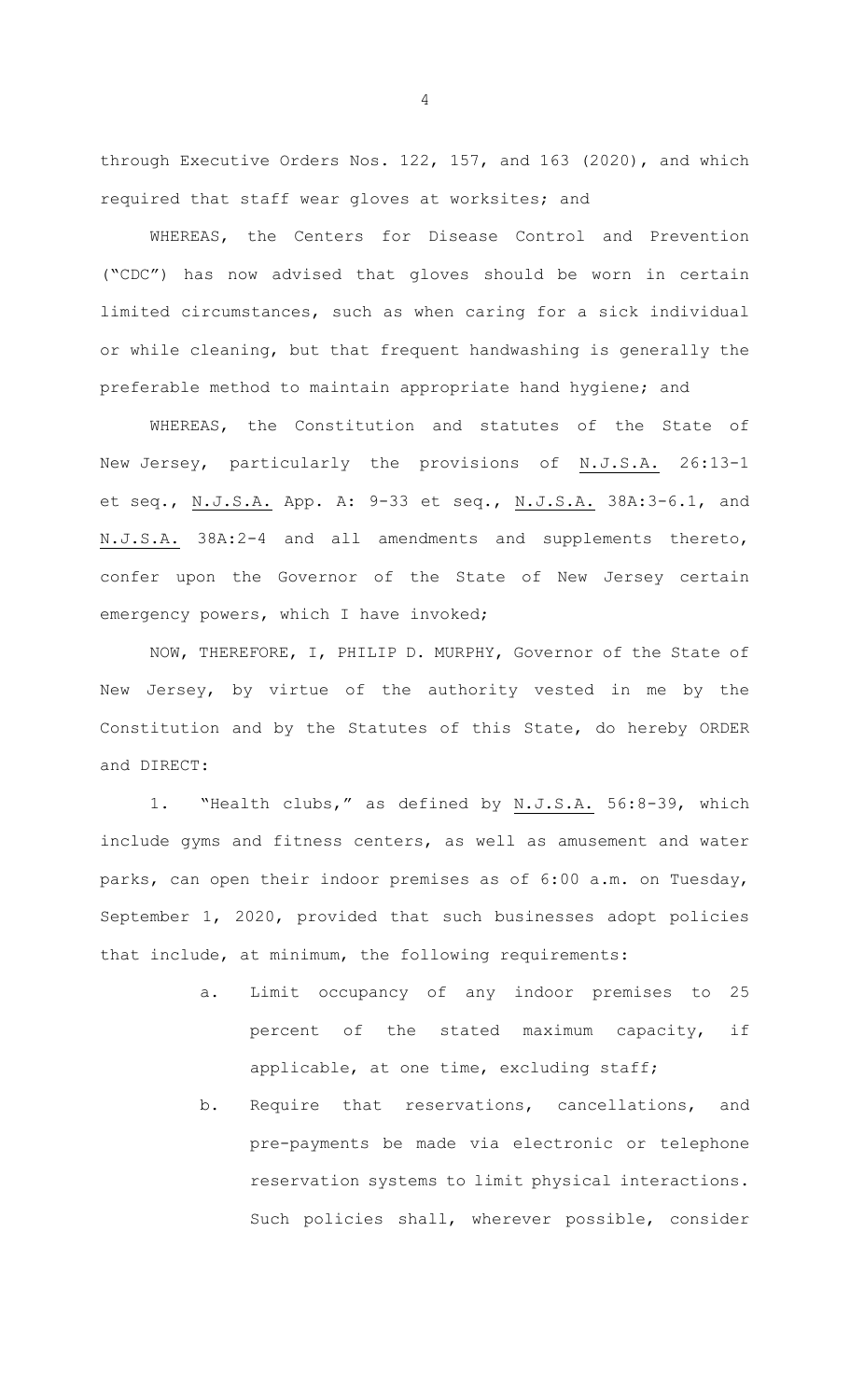populations that do not have access to internet service or credit cards;

- c. Install a physical barrier, such as a shield guard, between customers and employees wherever feasible or otherwise ensure six feet of distance between those individuals, except at the moment of payment;
- d. Limit the use of equipment rented or otherwise provided by the business to one person at a time, excluding immediate family members, caretakers, household members, or romantic partners, and sanitize such equipment before and after use;
- e. Demarcate and post signs that denote six feet of spacing in all commonly used and other applicable areas or where people may form a line;
- f. Require infection control practices, such as regular hand washing, coughing and sneezing etiquette, and proper tissue usage and disposal;
- g. Provide employees break time for repeated handwashing throughout the workday;
- h. Provide sanitization materials, such as hand sanitizer and sanitizing wipes, to staff and customers;
- i. Limit occupancy in restrooms and locker facilities that remain open to avoid over-crowding and maintain social distancing through signage and, where practicable, the utilization of attendants to monitor capacity;
- j. Require frequent sanitization of high-touch areas including, at minimum, the following cleaning protocols: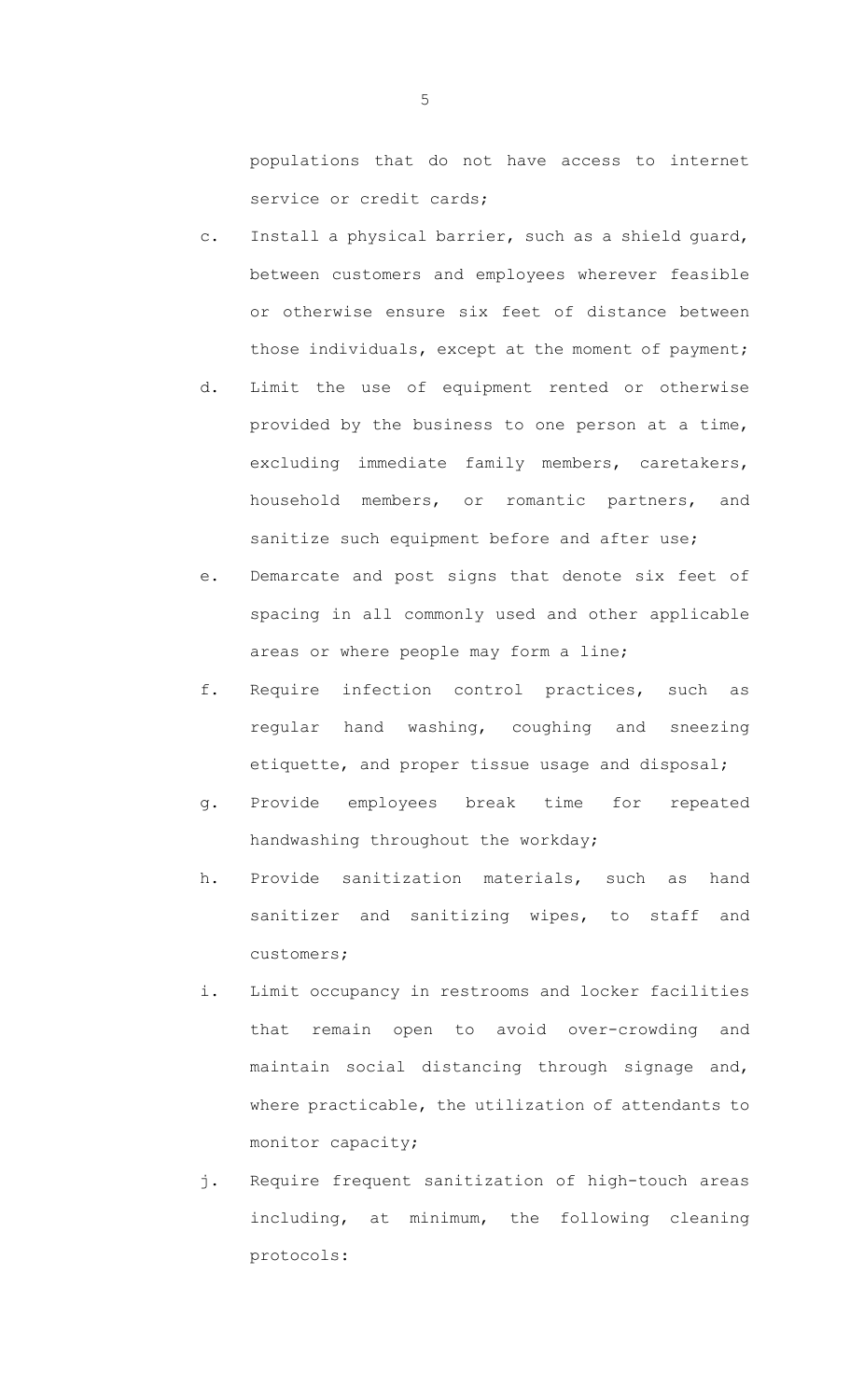- i. Routinely clean and disinfect all high-touch areas in accordance with DOH and CDC guidelines, particularly in spaces that are accessible to staff, customers, or members, or other individuals, including, but not limited to, restroom and locker facilities, counter tops, hand rails, door knobs, other common surfaces, safety equipment, and other frequently touched surfaces including employee used equipment, and ensure cleaning procedures following a known or potential exposure in compliance with CDC recommendations;
- ii. Clean and disinfect equipment that is rented in accordance with CDC and DOH guidelines; and
- iii. Train and equip employees to perform the above protocols effectively and in a manner that promotes the safety of the visitors and staff;
- k. Place additional restrictions on areas of the business, as necessary, to limit person-to-person interactions and facilitate appropriate social distancing;
- l. Immediately separate and send home workers who appear to have symptoms consistent with COVID-19 illness upon arrival at work or who become sick during the day;
- m. Promptly notify workers of any known exposure to COVID-19 at the worksite, consistent with the confidentiality requirements of the Americans with Disabilities Act and any other applicable laws;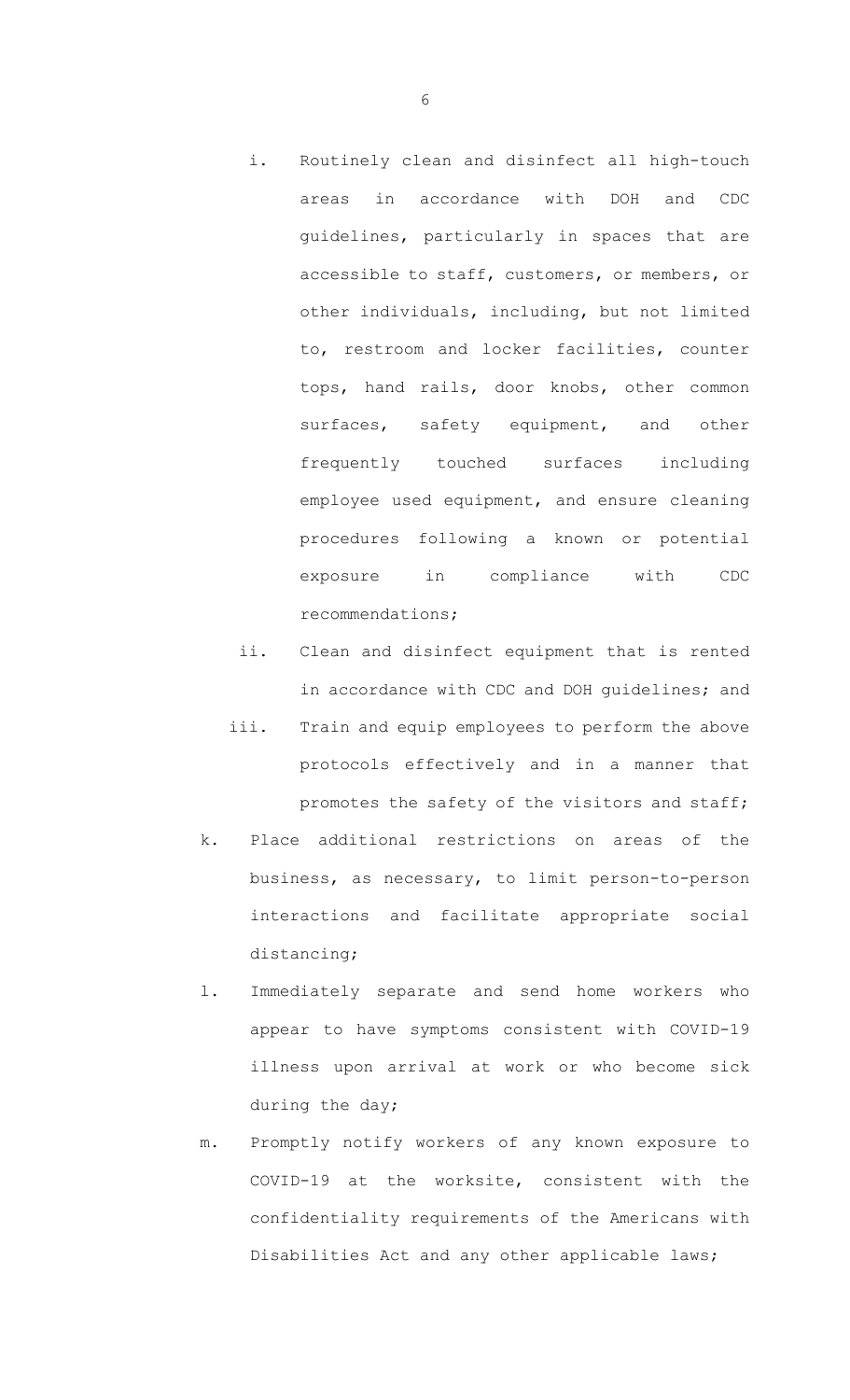- n. Clean and disinfect the worksite in accordance with CDC guidelines when a worker at the site has been diagnosed with COVID-19 illness;
- o. Continue to follow guidelines and directives issued by the New Jersey DOH, the CDC and the Occupational Health and Safety Administration, as applicable, for maintaining a clean, safe, and healthy work environment; and
- p. Require workers and customers to wear cloth face coverings while in the indoor portion of the premises, except where doing so would inhibit that individual's health or where the individual is under two years of age. Businesses must provide, at their expense, such face coverings for their employees. If a customer refuses to wear a cloth face covering for non-medical reasons and if such covering cannot be provided to the individual by the business at the point of entry, then the business must decline the individual entry into the indoor premises. This requirement shall not apply when wearing a face covering would inhibit that individual's health, including when in the water and in other situations where the presence of a mask would pose a risk to the individual's safety, or where the individual is under two years of age. Nothing in the stated policy should prevent workers or customers from wearing a surgical-grade mask or other more protective face covering if the individual is already in possession of such equipment, or if the business is otherwise required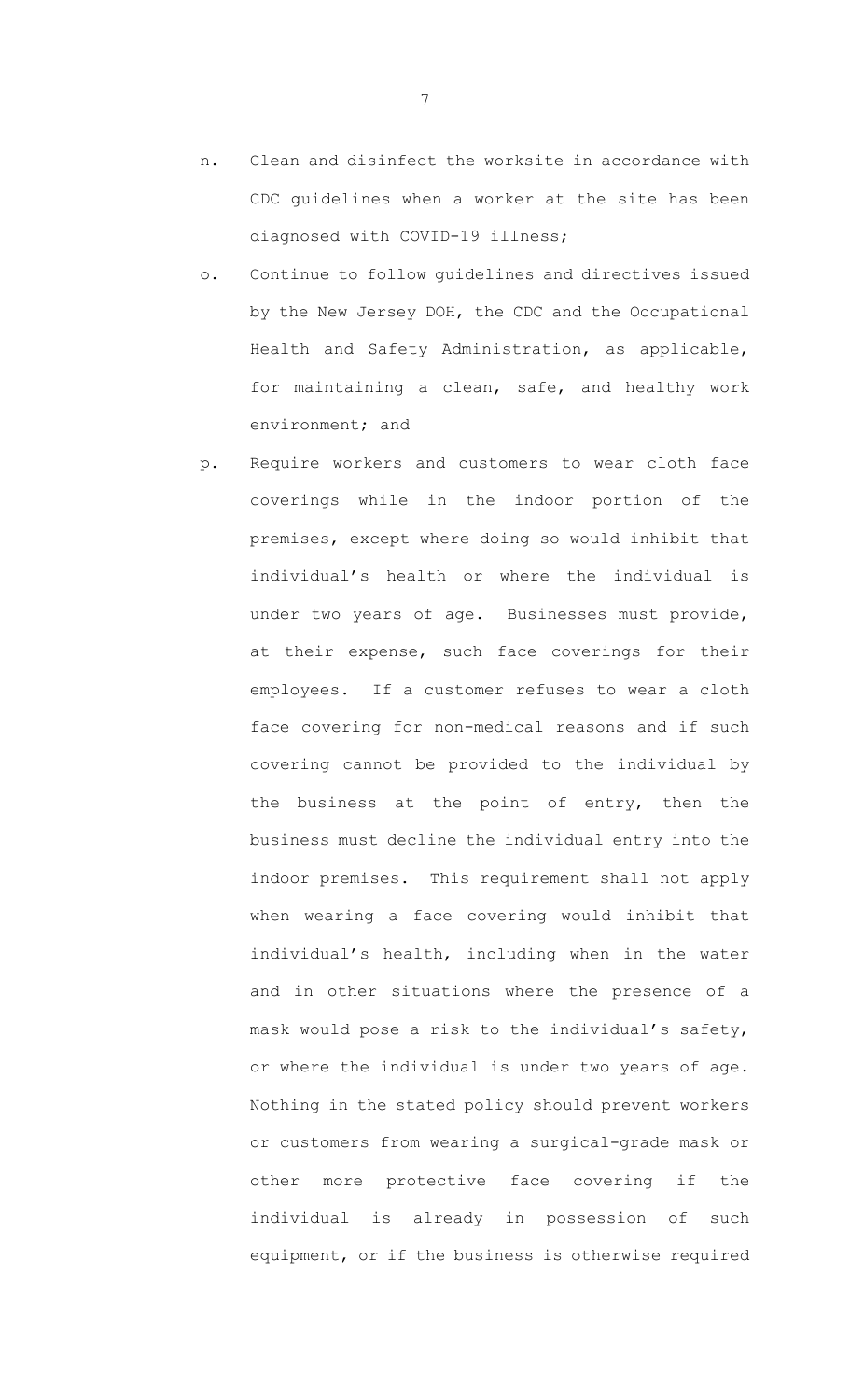to provide such worker with more protective equipment due to the nature of the work involved. Where an individual declines to wear a face covering in the indoor premises due to a medical condition that inhibits such usage, neither the business nor its staff shall require the individual to produce medical documentation verifying the stated condition.

2. Notwithstanding the provisions of Paragraph 1, above, health clubs, amusement parks, and water parks are permitted to open their indoor premises to the public only where they are in compliance with the health and safety guidelines and standards issued by the Commissioner of the DOH.

3. Recreational and entertainment businesses that provide fitness instruction and which were permitted to resume operations pursuant to Executive Order No. 157 (2020) must adhere to the protocols outlined in Paragraph 1 and to guidance issued by the Commissioner of Health.

4. Paragraphs 8 and 10 of Executive Order No. 157 (2020) are superseded to the extent that they are inconsistent with the provisions of this Order.

5. Any type of event at one of the above-described facilities that involves individuals who are there at a specific time, a specific location, and for a common reason, such as a fitness class at a gym or a birthday party at an amusement park, are subject to the applicable gathering limits, which were most recently laid out in Executive Order No. 173 (2020).

6. Businesses subject to the requirements of Executive Orders Nos. 122, 157, and 165 (2020) are no longer required to mandate that workers wear gloves on the premises or when in contact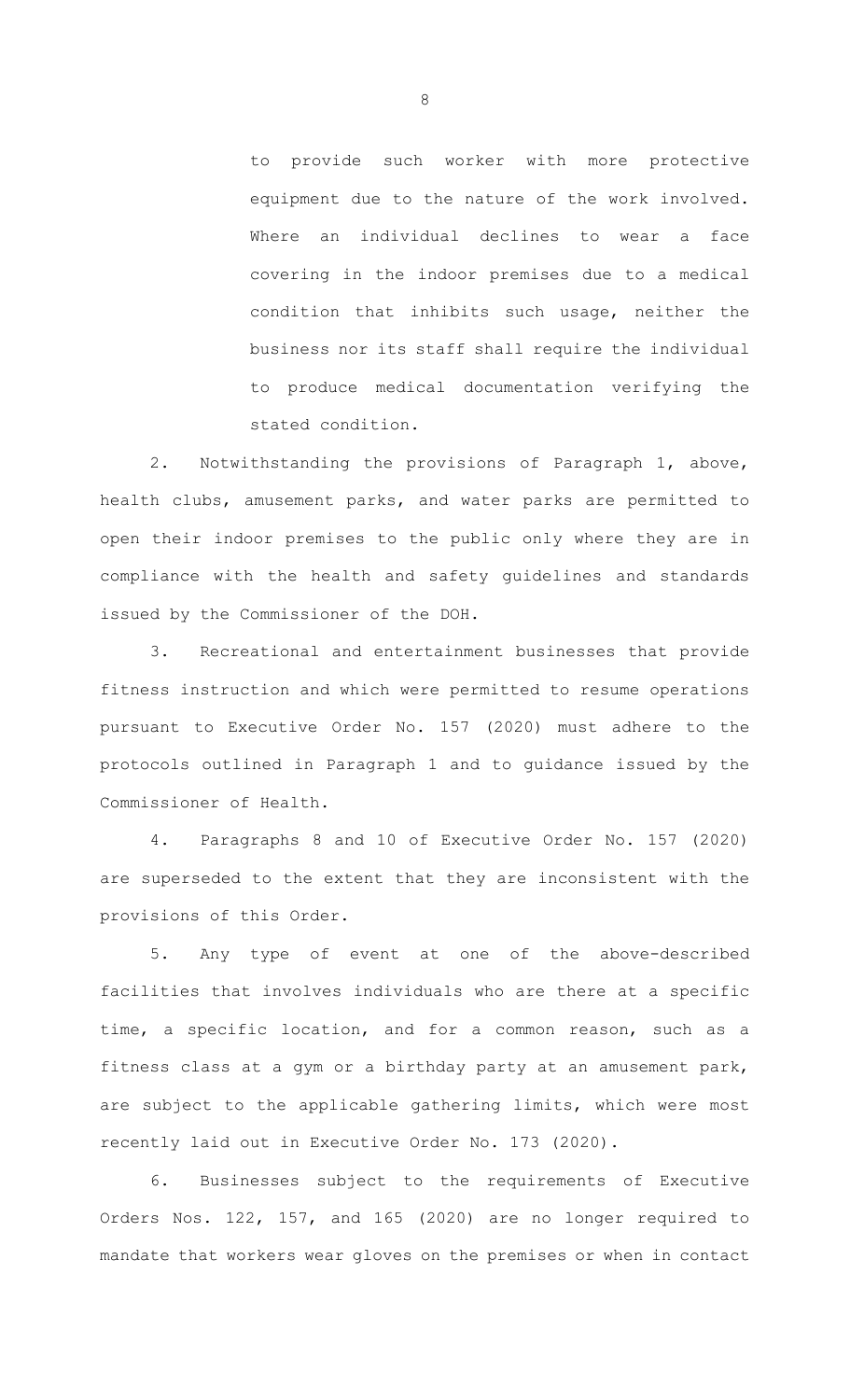with customers or goods. Such businesses may adopt policies that require staff to wear gloves, in addition to regular hand hygiene. Where a business requires its staff to wear gloves while at the worksite, the business must provide such gloves to staff. The specified businesses must ensure that staff practice regular hand hygiene when interacting with the public. Paragraphs 1 and 3 of Executive Order No. 122 (2020), paragraphs 1 and 7 of Executive Order No. 157 (2020), and paragraphs 1, 2, 3, 4, and 5 of Executive Order No. 165 (2020) are superseded to the extent that they are inconsistent with the provisions of this Order.

7. The State Director of Emergency Management, who is the Superintendent of State Police, shall have the discretion to make additions, amendments, clarifications, exceptions, and exclusions to the terms of this Order.

8. It shall be the duty of every person or entity in this State or doing business in this State and of the members of the governing body and every official, employee, or agent of every political subdivision in this State and of each member of all other governmental bodies, agencies, and authorities in this State of any nature whatsoever, to cooperate fully in all matters concerning this Order.

9. No municipality, county, or any other agency or political subdivision of this State shall enact or enforce any order, rule, regulation, ordinance, or resolution which will or might in any way conflict with any of the provisions of this Order, or which will or might in any way interfere with or impede its achievement.